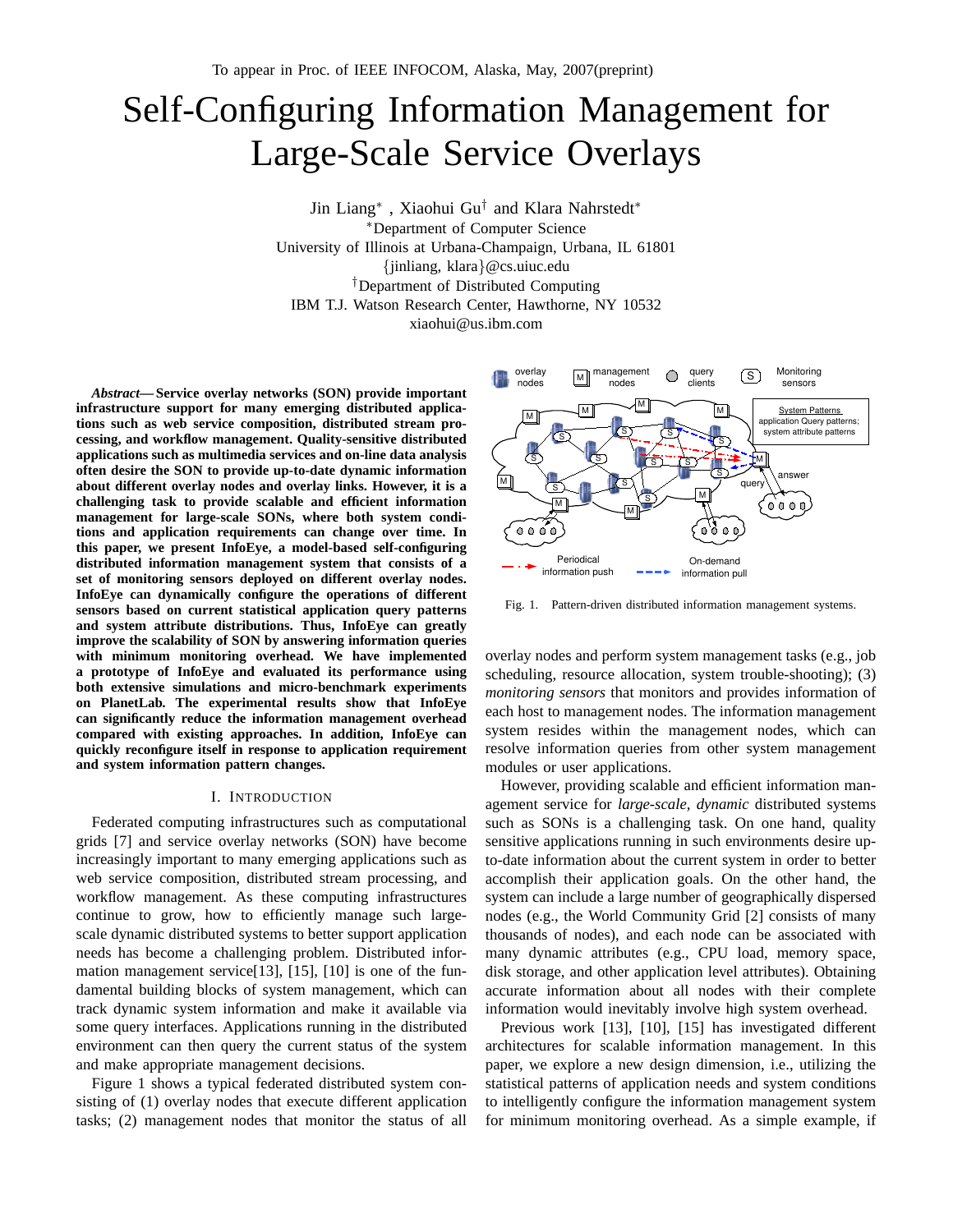most of the application queries require at least 20% available CPU time, then it is unnecessary to monitor a node that has only 10% CPU time, because it is unlikely to match any queries. Although the idea is simple, the challenging question is *what* statistical patterns can be utilized, and *how*?

This paper presents InfoEye, a novel pattern-driven, selfconfiguring distributed information management system that provides answer to the above questions. Briefly, InfoEye is based on the observation that for any information management system, there are essentially two approaches to dynamic information collection: (1) *information push* where overlay nodes periodically report their current attribute data to the management nodes; and (2) *information pull* where the management nodes dynamically request information from overlay nodes for query resolution.

Each of the approach has its merits. For example, push is more efficient when the query arrival rate is high, because the push cost is amortized among many queries; and pull is more efficient when the query arrival rate is low, because it only collects data that are needed. Hence, in a dynamic distributed system where both query patterns and system conditions can change over time, any static solutions (i.e., statically configured push or pull operations) are insufficient. To achieve scalability and efficiency, a distributed information management system must be able to adaptively configure itself based on current query patterns and system conditions.

In order to achieve such adaptivity, we develop an analytical model that precisely captures the relationship between system cost and various system parameters. This model allows InfoEye to dynamically configure the information management parameters in order to utilize various application and system patterns such as query arrival rate, attribute popularity, and system resource distribution.

We have implemented InfoEye and conducted both simulation studies and micro-benchmark experiments on the PlanetLab<sup>1</sup>. Our results show that by exploiting application query patterns and statistical system conditions, InfoEye can achieve much lower management overhead than static approaches that are agnostic to these patterns. In addition, when the query patterns or system conditions change, InfoEye can always reconfigure itself to the best operating point.

The rest of the paper is organized as follows. Section II gives an overview of the InfoEye system, including the system model and problem description. Section III presents the the detailed configuration algorithm for efficient information management. Section IV presents the experimental evaluation results. Section V discusses related research work. Finally, Section VI concludes the paper.

# II. INFOEYE OVERVIEW

In this section, we present a high level overview of the InfoEye system. The notations used in this and subsequent sections are summarized in Table I.

# *A. System Model*

We consider a distributed system that has  $N$  overlay nodes to be monitored, as is shown in figure1. Each node is associated with a set of attributes (e.g., CPU load, number of disk accesses) that are denoted by  $A = \{a_1, ..., a_{|A|}\}\.$  Each attribute  $a_i$  is denoted by a name (e.g., CPU, memory) and value (e.g.,  $10\%$ ,  $20KB)^2$ .

A management node is responsible for monitoring the distributed system. It provide information to the application by answering their information queries. Although in a real system there can be multiple management nodes, in this paper we focus on exploiting statistical application patterns and consider the algorithm in a single management node. To extend the idea to multiple management nodes, the management nodes need to share statistical information among themselves. However, further discussion of this is outside the scope of this paper.

For applications such as service composition and distributed stream processing, the query can often be expressed as locating some overlay nodes that have certain resources, e.g.,  $(a_1 \in$  $[l_1, h_1] \wedge (a_2 \in [l_2, h_2]) ... \wedge \cdots (a_k \in [l_k, h_k])$ , where  $l_i$ and  $h_i$  are the desired lower bound and upper bound for  $a_i$ , respectively. Each query can also specify the number of overlay nodes that are needed. The query answer should return the specified number of overlay nodes, each of which satisfies the query predicate. Finally, each query can also specify a staleness constraint  $T_i$  on a required attribute  $a_i$ , which means the attribute value used to resolve this query should be no more than  $T_i$  seconds old. The staleness constraint is meant to give applications more specific control on their query result. If a query does not specify such constraint, a default value (e.g., 30 seconds) can be used instead.

On each overlay node, there is a monitoring software called a monitoring sensor. The monitoring sensor can be configured by the management node to periodically push its information only when certain conditions are satisfied. It can also respond to a dynamic probe with its current information. Such configurability allows the management node to achieve adaptiveness based on statistical query patterns.

## *B. Statistical Patterns*

InfoEye performs automatic self-configuration based on dynamically maintained statistical information about the queries and system conditions. Specifically, the current InfoEye prototype maintains the following statistical information:

**Frequently queried attributes.** Although overlay nodes can be associated with many attributes, it is likely only a subset of them are frequently queried by current applications. For example, in distributed applications where computing jobs are mainly CPU-bound, most queries will specify requirements on the CPU resource, but not on other attributes. As a result, the management node can configure the monitoring sensors to only push the subset of attributes (denoted as  $A^*$ ) that

<sup>&</sup>lt;sup>1</sup>InfoEye is continuously running on PlanetLab and we have a web interface http://cairo.cs.uiuc.edu/monitoring/. Toward the deadline of Infocom, some of our collaborators have actually used it to locate desirable PlanetLab nodes for their experiments.

<sup>&</sup>lt;sup>2</sup>Unless specified otherwise, we use  $a_i$  to represent both name and value of the attribute.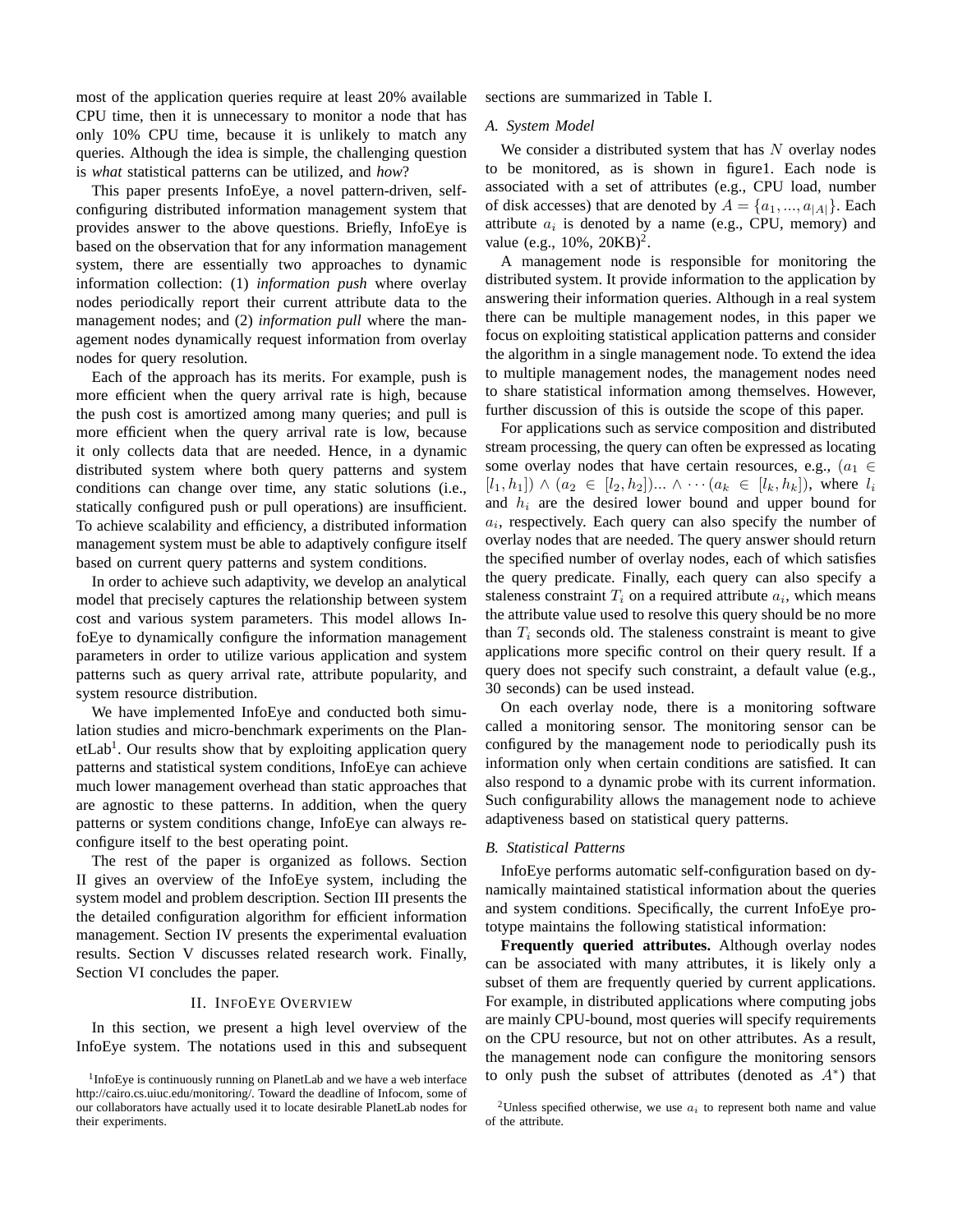| notation   | meaning                                | notation    | meaning                                      |
|------------|----------------------------------------|-------------|----------------------------------------------|
| N          | total number of overlay nodes          | $a_i$       | system state attribute                       |
|            | set of all attributes                  | $A^*$       | subset of attributes to be pushed            |
| .A"<br>$=$ | fraction of pushed attributes          | T           | push interval                                |
| $T_i^*$    | optimal push interval for $a_i$        | $T_i$       | staleness constraint of a query              |
| $S_1$      | size of push message                   | $S_2$       | size of probe message                        |
|            | average query arrival rate             | $n_{\rm c}$ | average probing overhead                     |
| $p_1$      | $\%$ of resolvable queries using $A^*$ | $l_i$       | lower bound requirement for $a_i$            |
| $l_i^*$    | (optimal) push threshold for $a_i$     | $_{f2}$     | $\%$ nodes in the push subspace              |
| $p_2$      | % queries in the push subspace         | $p_3$       | $\%$ queries satisfied by the push intervals |

TABLE I NOTATIONS.



Fig. 2. System cost under different configurations.

are likely to be queried. This allows the management node to resolve queries that only specify attributes in  $A^*$ . For other queries, dynamic probe (pull) can be invoked for their resolution.

**Frequently queried range values.** Besides selecting popular attributes, we can further reduce the system cost by filtering out unqualified attribute values. For example, if most queries on CPU time require a node to have at least 20% free CPU time, the nodes with less than 10% CPU free time do not need to push their CPU value since they are unlikely to satisfy the query predicate. Generally, we can configure the monitoring sensor with a push triggering range<sup>3</sup>  $[l_i^*, \infty)$  for each selected attribute  $a_i \in A^*$ . The monitoring sensor will push the attribute data only if the attribute value falls into this range. The lower bound  $l_i^*$  of the configured range is called the *push threshold* for the attribute. By properly setting the push threshold, we can filter out a lot of unnecessary data push without significantly decreasing the query hit ratio (i.e., percentage of queries that can be resolved by the pushed data).

Figure 2 illustrates the problem of push threshold selection for one attribute. The solid line is the cumulative distribution function (CDF) of an attribute  $a_1$  across all N nodes, and the dashed line is the CDF of the lower bound requirements from the current queries. As the figure shows, 90% queries require the attribute to be greater than  $l$ , and only 74% of nodes satisfy this requirement. If we configure the push threshold to be  $l$ , 74% of nodes will push their attribute data and 90% of queries

can be resolved by the pushed data. However, if we increase the push threshold from  $l$  to  $l'$ , only 20% of nodes need to push their attribute data with a moderate decrease of query hit ratio (from 90% to 65%).

**Frequent staleness constraints.** The last query pattern that InfoEye utilizes is called frequent staleness constraints. When an application makes a query, it can specify a *staleness*  $constraint T<sub>i</sub>$ , which means the attribute data used to resolve the query should be no more than  $T_i$  seconds old for attribute  $a_i$ . It is likely for any attribute  $a_i \in A^*$ , different queries may have different staleness requirements. As a result, the push interval (i.e., update period) of  $a_i$  should be dynamically configured, so that the push frequency is just enough to satisfy the staleness constraints of most queries.

**Node attribute distributions.** In addition to the query patterns, InfoEye also maintains an estimate of node attribute distribution. The distribution can be used for two purposes. First, we can estimate the probing cost (i.e., the number of probes that will be generated) based on the node attribute distributions. Second, the attribute distributions allow us to estimate the push cost reduction and pull cost increase when we configure the push thresholds for different attributes (in Section III-B). Since our system involves multiple attributes, we maintain multi-dimensional histograms to estimate the attribute distribution, which can be obtained by executing infrequent aggregate queries (e.g., histogram) over all the nodes [9].

# *C. Problem Formulations*

Since InfoEye combines the push and pull for data collection, its management cost (or total system cost) includes two parts, *push cost* and *pull cost*. The push cost is the amount of data periodically delivered from different overlay nodes to the management node. The pull cost is the amount of data generated per time unit for pulling the attribute data, in response to queries that cannot be resolved by the management node locally. The goal of InfoEye is to dynamically configure the monitoring sensors, so that the total system cost is minimized.

Corresponding to the application query patterns, there are three configuration parameters that InfoEye can tune. The first is the subset  $A^*$  of attributes that are pushed. This means each

 $3$ The query predicates such as in resource queries often do not have upperbound constraints. Our scheme can also be easily extended to include a finite upper-bound.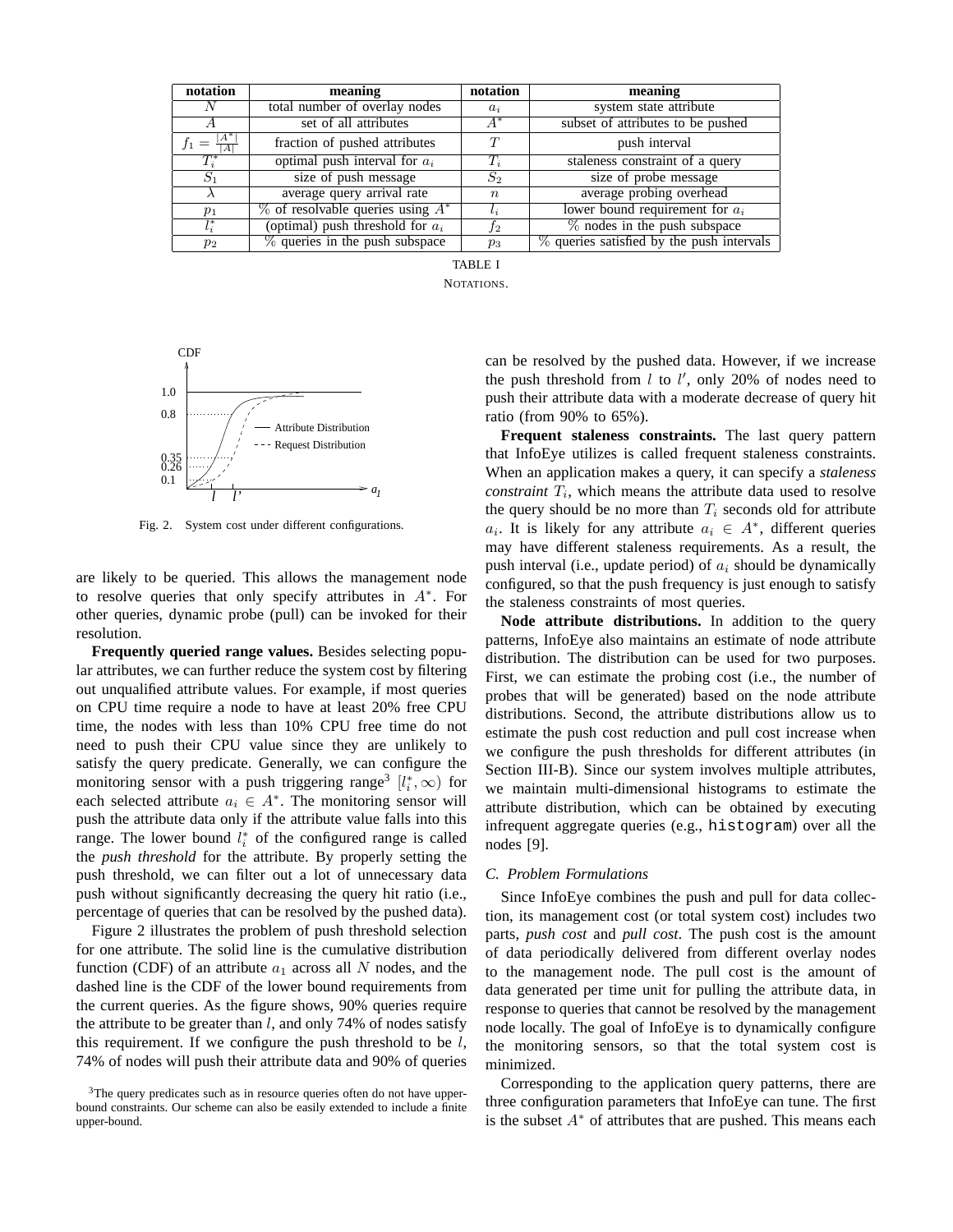monitoring sensor only periodically pushes a subset  $A^*$  of attributes. When a query arrives, if all the attributes it specifies is in A<sup>∗</sup> , no additional cost is incurred. Otherwise, some ondemand probing protocol is needed to find enough nodes that satisfy the query<sup>4</sup>.

Since each monitoring sensor periodically (every  $T$  seconds) pushes  $f_1 = \frac{|A^*|}{|A|}$  $\frac{A}{|A|}$  percentage of the attributes, assume the message size is proportional to the number of attributes pushed, and  $S_1$  is the size of the message if all |A| attributes are pushed, the push cost of the system can be expressed as by  $\frac{1}{T} N f_1 S_1$ . Suppose the average query arrival rate is  $\lambda$  and on average we need to probe  $n$  nodes with  $2n$  messages (probes and replies) to resolve a query by pull. Let  $p_1$  denote the query hit ratio, and  $S_2$  denote the size of a probe message  $<sup>5</sup>$ , the pull</sup> cost of the whole system is  $2n(1-p_1)\lambda S_2$ . As a result, if only popular attributes are configured, and  $A^*$  is the set of selected attributes, the total system cost is

$$
\frac{1}{T} N f_1 S_1 + 2n(1 - p_1) \lambda S_2.
$$
 (1)

Larger  $A^*$  implies larger push cost (i.e., higher  $f_1$ ) but lower pull cost (i.e., lower  $1 - p_1$ ). Thus, InfoEye dynamically selects  $A^*$  based on the dynamically maintained statistical information, so that the overall system cost in Equation 1 is minimized.

Given a subset  $A^*$  that has been selected, we can further reduce the system cost by selecting a push threshold  $l_i^*$  for each attribute  $a_i \in A^*$ , and filtering out the nodes that do not satisfy the push thresholds. The set of push thresholds define a subspace  $\{(a_1, a_2, \dots, a_{|A^*|}) | a_i \geq l_i^*, 1 \leq i \leq |A^*|\}$  in the |A<sup>∗</sup>|-dimensional space. We say a node is "covered" by the subspace, if its value for each attribute  $a_i \in A^*$  is above the push threshold. We say a query is "covered" by the subspace, if its lower bound requirement on each  $a_i \in A^*$  is above the push threshold. If a query is covered by the subspace, it means all the nodes that satisfy the query (called the answer set of the query) are covered by the subspace, thus it can be locally resolved safely. For a query not covered by the subspace, its answer set is not completely available. In this case, we assume a probe is invoked, so that the query result is not biased toward a subset of the answer set.

Suppose a overlay node reports its attribute data  $A^*$  only if the node is covered by the subspace, and  $f_2$  percent of the overlay nodes are covered by the subspace defined by the push thresholds. The push cost of the system is reduced to  $\frac{1}{T}f_2Nf_1S_1$  since only the  $f_2$  percentage of nodes do periodic push. Correspondingly, if  $p_2$  percent of the queries (among those that only specify attributes in  $A^*$ ) are covered by the

|                                                  | AttributeSelection(T, N, A, $S_1$ , $S_2$ , n, $\lambda$ )  |  |
|--------------------------------------------------|-------------------------------------------------------------|--|
|                                                  | 1. let $f_1 = p_1 = 0$ , and $A^* = \emptyset$              |  |
|                                                  | 2. compute $min\_cost$ using Equation(1)                    |  |
| 3. let $C = \{A_i \subseteq A   freq(A_i) > 0\}$ |                                                             |  |
| 4. while $C \neq \emptyset$ do                   |                                                             |  |
| 5.                                               | for each $A_i \in C$ compute $freq'(A_i)$                   |  |
|                                                  | 6. select $A_i$ from C that has the largest cost reduction. |  |
|                                                  | 7. if the cost reduction of $A_i$ is negative then break    |  |
|                                                  | 8. $f_1 = f_1 + \frac{ A_i }{ A }$                          |  |
| 9.                                               | $p_1 = p_1 + freq'(A_i)$                                    |  |
| 10.                                              | compute $min\_cost$ using Equation(1)                       |  |
| 11.                                              | $A^* = A^* \cup A_i$                                        |  |
| 12.                                              | for each $A_i \in C$ set $A_i = A_i \backslash A_i$         |  |
| 13.                                              | merge duplicate subsets in $C$                              |  |
|                                                  | 14. return $A^*$                                            |  |
|                                                  |                                                             |  |

Fig. 3. Push attribute selection algorithm.

subspace, a total of  $(1 - p_1p_2)$  percent queries need to be resolved by dynamic pull. As a result, the total system cost becomes

$$
\frac{1}{T}f_2Nf_1S_1 + 2n(1 - p_2p_1)\lambda S_2.
$$
 (2)

Lower  $l_i^*$ ,  $1 \le i \le |A^*|$  implies larger push cost (i.e., higher  $f_2$ ) but lower pull cost (i.e., lower  $1-p_2p_1$ ). Thus, the goal of InfoEye is to select a set of proper push thresholds  $l_i^*$  for all attributes  $a_i \in A^*$ , such that the total system cost in Equation 2 is minimized.

To further reduce the system cost, each overlay node can push the value of  $a_i \in A^*$  every  $T_i^*$  seconds when the value is above the push threshold. The push cost for attribute  $a_i$  becomes  $\frac{1}{T_i^*} f_2 N \frac{S_1}{|A|}$ . Thus, the total push cost for all selected attributes is  $\sum \frac{1}{T^*} f_2 N \frac{S_1}{|A|}$ . Suppose under the  $a_i \in A^*$  $\frac{1}{T_i^*} f_2 N \frac{S_1}{|A|}$ . Suppose under the above configuration,  $p_3$  percent of queries (among the  $p_2p_1$ percent of queries that specify attributes in  $A^*$  and are covered by the subspace defined by the push thresholds) can satisfy their staleness constraints. Then a total of  $(1-p_3p_2p_1)$  percent queries need to invoke pull operations. Thus, finally the total system cost for all three configuration parameters is

$$
\sum_{a_i \in A^*} \left( \frac{1}{T_i^*} f_2 N \frac{S_1}{|A|} \right) + 2n(1 - p_3 p_2 p_1) \lambda S_2.
$$
 (3)

Lower  $T_i^*$  means higher push cost but lower pull cost due to higher  $p_3$ . Thus, InfoEye needs to properly configure a push interval  $T_i^*$  for each attribute  $a_i \in A^*$  based on the current queries' staleness requirements, such that total system cost in Equation 3 is minimized. Thus, the problem addressed by the InfoEye system is to properly configure  $A^*$ ,  $l^*$  for each attribute  $\in A^*$  and  $T^*$  on each sensor to minimize the above system cost.

#### III. DESIGN AND ALGORITHMS

In this section, we describe our algorithms to achieve optimal information monitoring based on the formula derived in the previous section. Our goal is to minimize the total system cost in Equation (3). For simplicity, we describe the

<sup>4</sup>There are different ways for dynamic probing, e.g., using random sampling or on-demand spanning trees [9]. Regardless the particular probing protocol, we assume in order to resolve a query by probing, on average  $n$  nodes need to be contacted with  $2n$  messages. In practice,  $n$  can be obtained from previous probes.

<sup>&</sup>lt;sup>5</sup>Since it is unlikely for a query to specify requirements on many attributes [3], we assume the message size for both probe and reply is  $S_2$ , which is a constant much smaller than  $S_1$ . However, this is only for notational simplicity and is not essential to our model.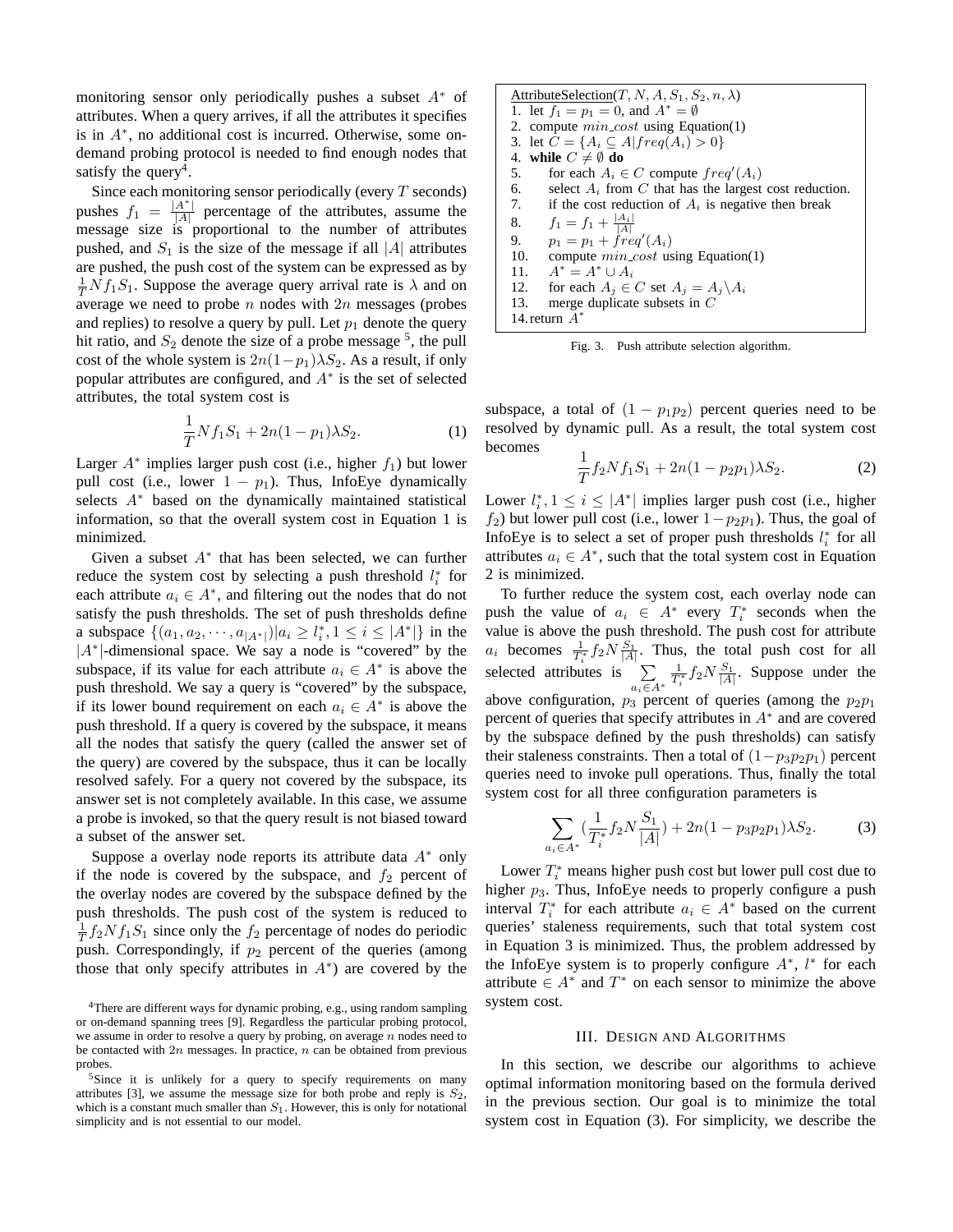algorithm in several steps as follows. In practice, the steps are executed in an iterative fashion.

## *A. Push Attribute Selection*

The goal of push attribute selection is to select a subset of attributes  $A^* \subseteq A$ , so that the total system cost is minimized. According to Equation (1),  $A^*$  can affect the push cost (i.e.,  $f_1 = A^*/A$  percent of complete attribute push cost) and the percentage  $p_1$  of queries that can be resolved by the management node locally. Larger A<sup>∗</sup> implies a larger push cost but also a larger query hit ratio, while smaller  $A^*$  implies smaller push cost but also lower query hit ratio and thus higher pull cost.

Our push attribute selection algorithm is shown in Figure 3. In the figure,  $C$  is the collection of attribute subsets, each corresponding to a set of queries (e.g.,  $A_1 = \{a_1, a_3\}$ corresponds to all queries that specify requirement on  $a_1$  and  $a_3$ ).  $freq(A_i)$  is called the "query frequency" for  $A_i$ , which means the percentage of all queries that are represented by means the percentage of an queries that are represented by  $A_i$ .  $freq'(A_i) = \sum_{A_j \subseteq A_i} freq(A_j)$  is called the "cumulative" query frequency", which means the percentage of queries that can be resolved by the push data if all attributes in  $A_i$  are pushed. Given an  $A_i$ , if we push all attributes in  $A_i$ , we will increase the push cost by  $\frac{1}{T}N\frac{|A_i|}{|A|}S_1$ , but we also reduce the pull cost by  $2n \cdot freq'(A_i) \overline{\lambda} S_2$ , because  $freq'(A_i)$  percentage of queries can now be locally resolved. The decrease in pull cost minus increase in push cost is called the "cost reduction", which indicates how the system cost will change if  $A_i$  is pushed.

Initially, we set  $A^*$  to be empty, which means no attribute is pushed. Thereafter, we repeatedly select the subset  $A_i$  with the largest cost reduction, and add  $A_i$  to  $A^*$ . This is repeated until either all attributes have been added to  $A^*$ , or the cost reduction for any remaining attribute subset is negative. Note when  $A_i$  is added to  $A^*$ , Its attributes should be removed from all other subsets in  $C$ . This may create duplicate subsets in  $C$ . For example, after the attributes in  $A_i = \{a_1, a_2\}$  are removed, the two remaining subsets  $\{a_1, a_3\}$  and  $\{a_2, a_3\}$  will be the same as each other. These subsets are then merged, and the cumulative query frequency recomputed.

# *B. Push Threshold Configuration*

Given the subset  $A^*$  as selected by the push attribute selection algorithm, the push threshold configuration algorithm should select a push threshold  $l_i^*$  for each attribute  $a_i \in A^*$ , so that the total cost as in Equation (2) is minimized.

The idea behind push threshold configuration is similar to push attribute selection. For each attribute  $a_i \in A^*$ , we normalize the possible value range to  $[0, 1.0]$ , and divide the range into steps of size  $d$ . Initially all the push thresholds are set to 0, which means every node will push its attributes in  $A^*$ . At each step, an attribute  $a_i$  is selected, and its push threshold increased from  $l_i^*$  to  $l_i^* + d$ . Such an increase will reduce the push cost since fewer overlay nodes are covered by the subspace. However, it also increases the pull cost since more queries are uncovered by the subspace. Thus, at each

| PushThresholdSelection(T, N, A, $S_1$ , $S_2$ , n, $\lambda$ , $A^*$ ) |  |  |
|------------------------------------------------------------------------|--|--|
| 1. let $l_i^* = 0$ , for $1 \le i \le  A^* $ and $f_2 = p_2 = 1$       |  |  |
| 2. compute $min\_cost$ according to Equation(2)                        |  |  |
| 3. let $B$ and $B'$ be the histogram bins for nodes and queries        |  |  |
| 4. while $B \neq \emptyset$ do                                         |  |  |
| 5.<br>select $a_i$ that has the largest cost reduction.                |  |  |
| 6. <b>if</b> the cost reduction is $\lt 0$ then break                  |  |  |
| 7. increase $l_i^*$ to $l_i^* + d$                                     |  |  |
| 8.<br>remove all nodes and queries not covered by $\{l_i^*\}$          |  |  |
| subtract the cost reduction from <i>min_cost</i><br>9.                 |  |  |
| 10. return $\{l_i^*\}$                                                 |  |  |

Fig. 4. Push Threshold Selection Algorithm.

step the attribute  $a_i$  is selected in a way that maximizes the net cost reduction. The above process is repeated until either every push threshold has reached its maximum, or there is no attribute with positive cost reduction.

The pseudo code for the push threshold selection algorithm is show in Figure 4. The main difference from push threshold selection is how to compute cost reduction given a particular configuration. In the algorithm,  $B$  and  $B'$  are the histogram bins for the node attribute and query distribution. Each bin in B or B' is described by a tuple of  $|A^*| + 1$  fields. The first  $|A^*|$  fields define the bin, and the last field is the percentage of nodes/queries in the bin. For example,  $b =$  $(v_1, v_2, \dots, v_{|A^*|}, 0.1) \in B$  means 10% of the machines have attribute  $a_i \in [v_i, v_i + d), 1 \le i \le |A^*|$ .

# *C. Push Interval Selection*

Given the selected push attributes  $A^*$  and push thresholds  $\{l_i^* | a_i \in A^*\}$ , The goal of push interval selection is to select push interval  $T_i^*$  for each attribute  $a_i \in A^*$ , so that the total system cost according to Equation (3) is minimized.

The push interval selection algorithm works much the same way as the previous two algorithms and thus it is only briefly described here. Initially the push interval  $T_i^*$  for each  $a_i \in A^*$ is set to a minimum value (i.e., this is the smallest interval that monitoring sensors can push attribute data periodically). Thereafter, at each step, an attribute is selected and the corresponding push interval incremented (by some constant step size). The attribute is selected so that the increase of its push interval results in the largest cost reduction. This is repeated until every push interval has reached some maximum value, or the increase of any push interval would result in negative cost reduction. The cost reduction is computed as the reduced push cost due to slower push minus the increased pull cost due to more queries being pulled (because their staleness constraint cannot be satisfied by the pushed data).

# *D. Practical Issues*

There are several practical issues that need to be mentioned about our algorithms. First, when we resolve a query by pull, the pulled data can be cached for future query resolution. However, this is unlikely to have a big impact on our query resolution, since the data are not periodically refreshed, thus will timeout within a short period of time. Second, the push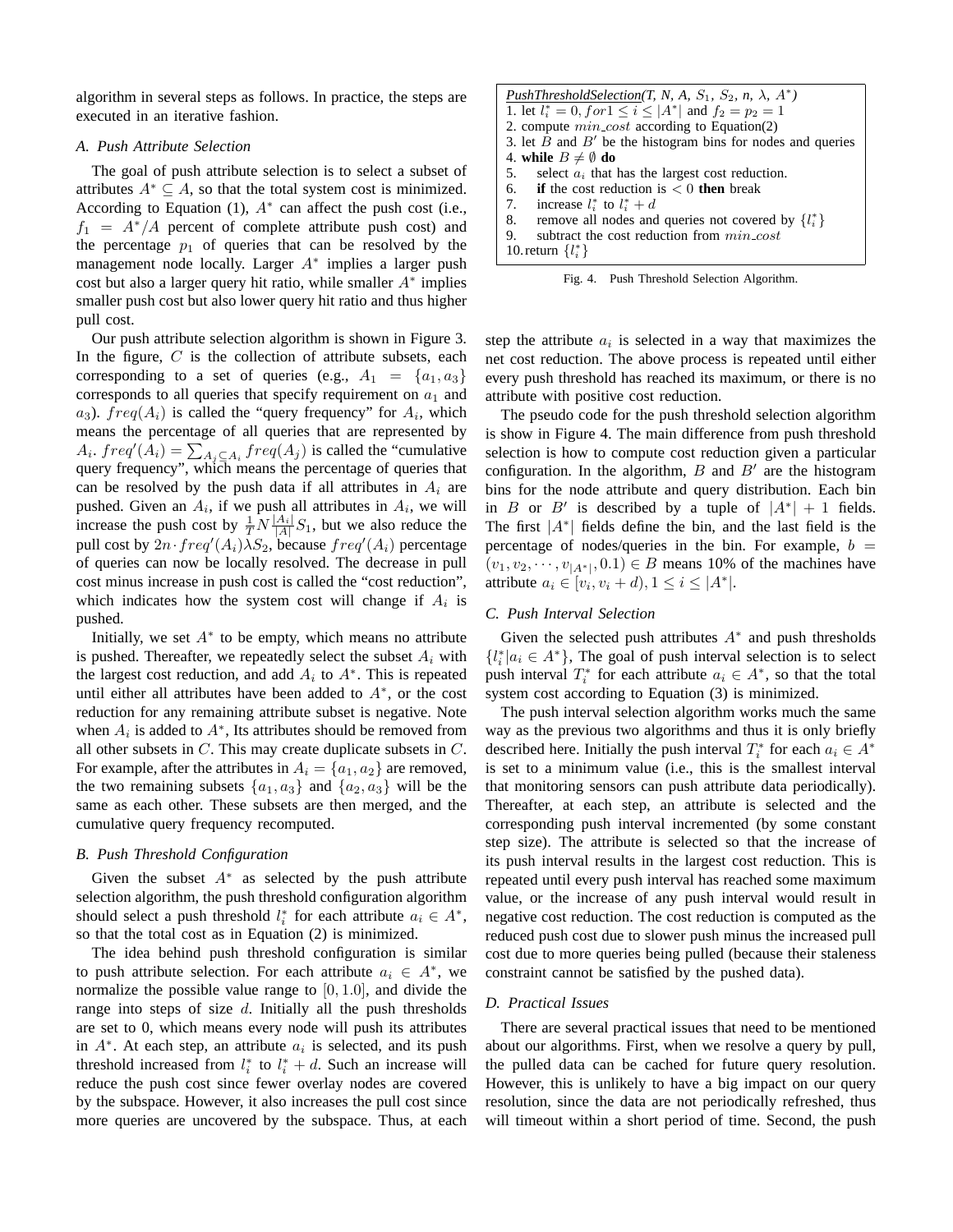interval selection assumes each attribute is independently pushed. This may be undesirable due to a lot of small messages. This can be solved as follows. Suppose the set of push intervals have been selected, and the smallest push interval is  $T_i^*$ , we can normalize every  $T_j^*$  to  $T_i^* \left\lfloor \frac{T_j^*}{T_i^*} \right\rfloor$ , which is the largest multiple of  $T_i^*$  that is still  $\leq T_j^*$ . This way other attributes can be piggybacked to the push messages for  $a_i$ .

#### IV. EXPERIMENTAL EVALUATION

In this section we present an experimental evaluation of InfoEye system. We first describe our simulation methodology and results, then present the prototype implementation of InfoEye and our experiment results from the PlanetLab [11].

#### *A. Evaluation Methodology*

Our simulator consists of a *query generator* that can generate a range of different kinds of query workload, a *query collection* that captures the statistical query patterns, and three configuration modules (i.e., popular attribute selection, push threshold configuration, and push interval configuration). Unless otherwise specified, the system size is  $N = 3000$ , the default push interval is  $T = 30$  seconds, the total number of attributes is  $|A| = 50$ , the number of nodes to be probed for each pull is  $n = 50$ , the push packet size is  $S_1 = 1000$  bytes and the probe packet size is  $S_2 = 100$  bytes. Our parameters are chosen to represent a "typical" system. For example, in the CoMon [1] monitoring service currently running on the PlanetLab, each resource report contains more than 40 attributes, and has about 900 bytes  $6$ .

Our query generator uses similar methods as previous work [10] for query generation. For each query, we first decide the number of attributes in a query, which is uniformly distributed between  $[1, k], 1 \leq k \leq |A|$ . Next, the specified number of attributes are selected from A. The probability that an attribute is selected follows the Zipf [4] distribution. After that, the lower bound on each attribute is generated. We assume that the value range of each attribute is divided into 50 equal sized bins (intervals). The lower bound for an attribute is generated according to a Zipf distribution, but biased toward the highest value. To generate node attribute values, we use a probability distribution that mimics the actual attribute distribution we observed on the PlanetLab, namely, most nodes have moderate attribute values, but a small number of nodes will have very large or very small attribute values.

We use the total system cost defined in Section II-C as the main evaluation metric. For each experiment, we first generate a set of "training queries" (usually 2000 of them) using the query generator. The query arrival follows a Poisson process with a mean arrival rate  $\lambda$ . We then run our algorithms to configure the InfoEye system (i.e., to select push attributes, push thresholds, and push intervals). Next, we generate another set of "validation queries" according to the same model, and resolve the queries against our system configuration. The cost



Fig. 7. Push interval selection.

of the system for resolving the validation queries is computed. Each experiment is repeated 200 times, and the average cost is reported.

We mainly compare the system cost of InfoEye to that of the two static approaches, pure push and pure pull. In pure pushbased systems, each monitoring sensor periodically reports all attribute data using the default push interval. Thus, the system cost is independent of the query arrivals. In pure pull-based systems, no periodic information push is involved. thus the system cost is proportional to the rate of query arrivals.

# *B. Simulation Results*

Figure 5 shows the performance of our attribute selection algorithm. Figure 5(a) shows the system cost of InfoEye for different query arrival rate and maximum number of attributes k in a query. Figure  $5(b)$  shows the number of attributes selected for push. The results show that InfoEye consistently performs better than both pure push and pull approaches. When the query arrival rate is small, pure push involves a lot of unnecessary overhead. At this time, InfoEye can configure the monitoring sensors to push only a small number of most popular attributes (as shown in Figure 5(b)), and achieve a small system cost similar to pure pull. When the query arrival rate increases, the cost of pure pull increases linearly. However, InfoEye can configure the monitoring sensors to push more attributes. As a result, its system cost is always smaller than either pure push or pure pull. If the system is statically configured, the system cost would be many times that of InfoEye for either small or large query arrival rates.

<sup>6</sup>CoMon is essentially a push based system. In order to minimize the monitoring overhead, the push interval is set to 5 minutes.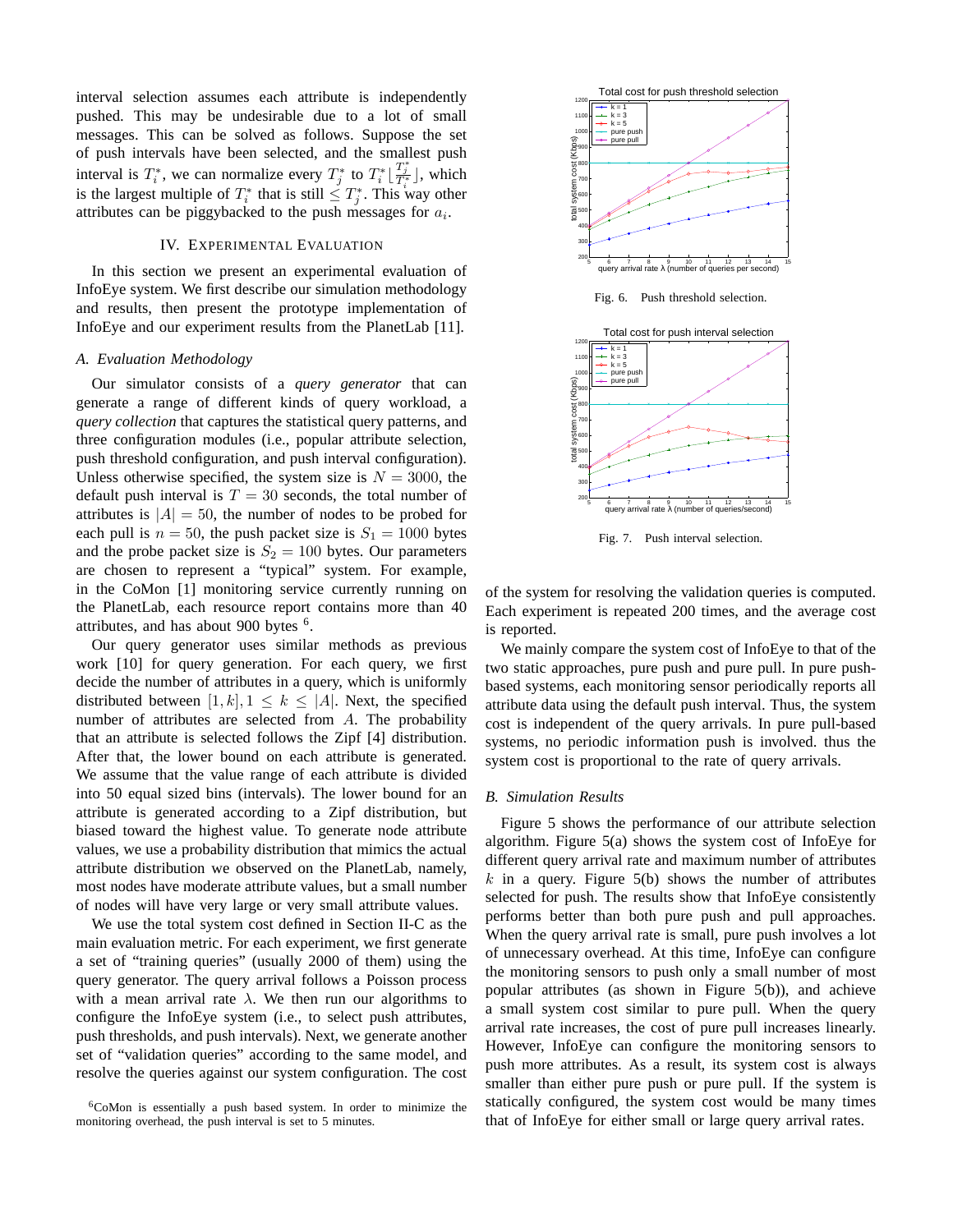

Fig. 5. Attribute Selection Results



Fig. 8. Adaptivity to query rate.

Figure 6 shows system cost when both attribute selection and push threshold selection are applied. The node attribute data are generated using the distribution described in Section IV-A, and the "moderate value"  $v$  is 5. We can see that when the query arrival rate  $\lambda$  is small, the cost of InfoEye is similar to Figure 5(a). This is because when  $\lambda$  is small,  $|A^*|$ is small. As a result, the system cost is dominated by pulling attributes that are not in  $A^*$ . However, when  $\lambda$  is large, more attributes are pushed, and the effect of push threshold selection becomes more significant. Figure 7 shows the system cost when all three algorithms are applied. The push interval for pure push is  $T = 30$  seconds. The query staleness requirement follows a distribution similar to that used for node attribute distribution. The minimum requirement is 30 seconds, the maximum requirement is 180 seconds, and the moderate value is 50 seconds. Figure 7 shows that by pushing the attributes at a frequency that satisfies most (but not all) query requirement, we can further reduce the system cost so that even when the query arrival rate is large, the total cost of InfoEye is about 25% smaller than pure push  $<sup>7</sup>$ .</sup>

We now examine the adaptivity of InfoEye, i.e., its ability to re-configure itself in response to dynamic query pattern changes. We only show the results of push attribute reconfiguration due to the space limitation. Figure 8 shows the



Fig. 9. Adaptivity to popularity.

adaptivity of InfoEye when the query arrival rate changes. For this experiment, initially the mean query arrival rate is four queries/second. After the initial configuration, we generate validation queries and record the total system cost every 10 seconds. An exponential weighted moving average of this "instant cost" is then compared with the system cost predicted by Equation (1). If the difference between the two costs exceeds 20%, a re-configuration is initiated. For this experiment, we also use a "historical query window" of the recent 2000 queries. System re-configuration is based on these historical queries. At time 400, we change the query arrival from 8 to 12. Figure 8 shows that the higher query arrival rate results in higher system cost. At time 470, InfoEye detects the system change and re-configures itself to push more attributes. Although push cost is increased, the total system cost is reduced since less queries need to be resolved by pull. Figure 8 also shows the cost of pure push and pull. We can see when the query arrival rate is 4, the cost of InfoEye is close to that of pure pull. Both are much smaller than pure push. After the reconfiguration, the cost of InfoEye is close to that of pure push, and both are much smaller than that of pure pull. Figure 9 shows the adaptivity of InfoEye to attribute popularity changes in the queries. The experiment settings are similar to the previous one, except the mean query arrival rate is 10 for the whole experiment. At time 400, we switch the popularity of the top three and bottom three attributes. We observe that InfoEye can quickly detect this change and reconfigure itself. Because at this time, the history queries are a mixture of

<sup>&</sup>lt;sup>7</sup>Figure 7 shows that when  $\lambda$  is large, the cost for  $k = 5$  is can actually be smaller than  $k = 3$ . This is because for  $k = 5$ , more attributes are pushed as indicated in Figure 5. As a result, push interval selection has more space for improving the push cost.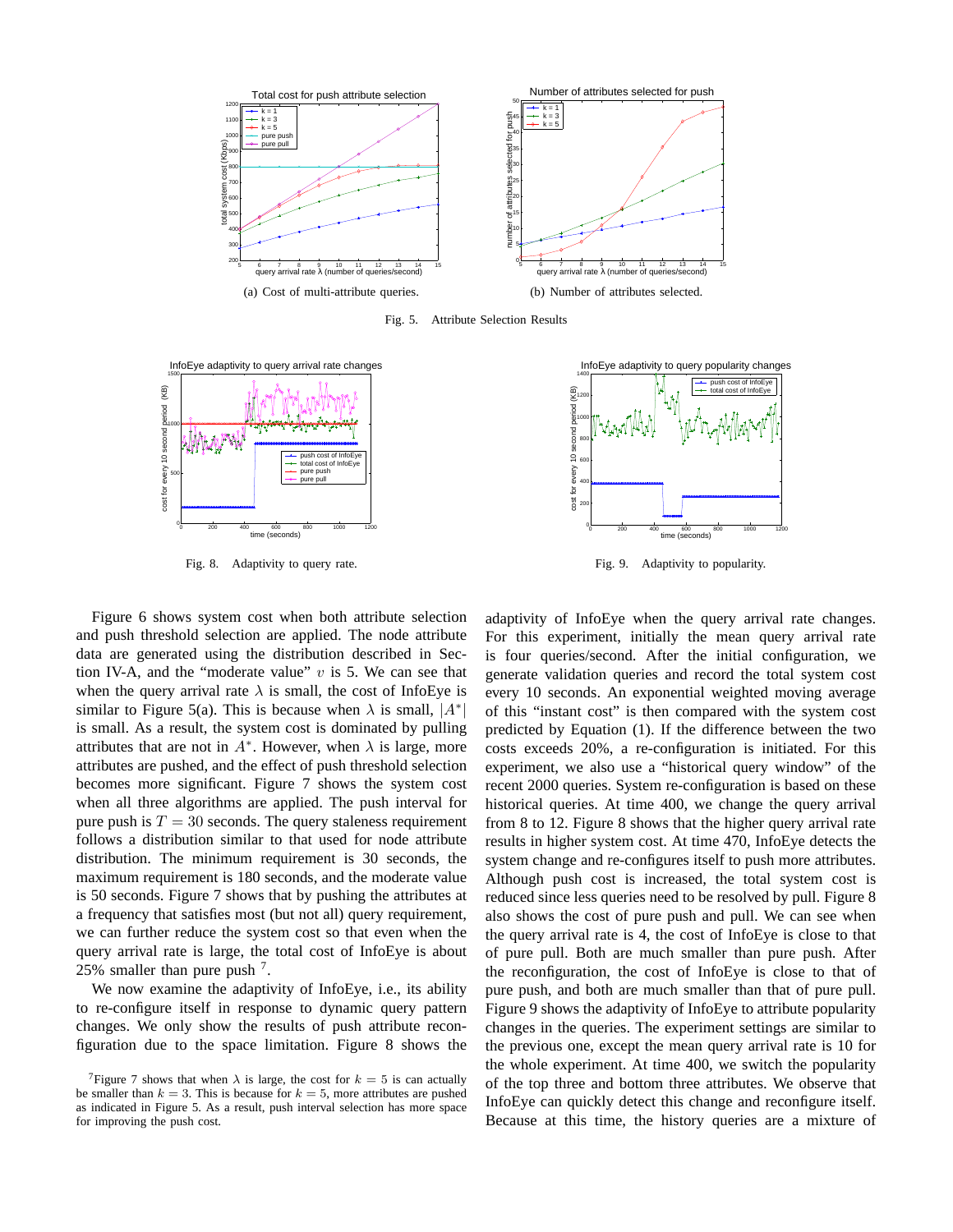two different patterns, only a smaller number of attributes are selected. After another 120 seconds or so, most queries in the history window are from the new distribution. As a result, InfoEye reconfigures again and selects the right subset of  $A^*$ for push.

#### *C. Prototype Results*

We have implemented a prototype of our InfoEye system and deployed it on the PlanetLab [11] testbed. We have a monitoring sensor on each PlanetLab node, which can periodically check the local resource attributes and push the data to the management node. The management node is responsible for storing the pushed attribute data and answering queries. It is also responsible for running the configuration algorithms and configure the monitoring sensors based on the computed system parameters such as the push threshold for each attribute. Currently we have only integrated the push threshold selection algorithm with our management node. In addition to the monitoring sensors and the management node, we have a query client. This query client again generates synthetic queries and send the queries to the management node. The management node and query client are run on a local machine.

Our experiments involve about 280 PlanetLab nodes. Each monitoring sensor samples the local resource values every 10 seconds, and compares them with the configured push thresholds. If the resource values are greater, the attribute data are pushed to the management node. The management node accepts the pushed data and answers queries. It also invokes the push threshold selection algorithm every 60 seconds <sup>8</sup>. The new push thresholds are then sent to all monitoring sensors. The query client can generate queries of different patterns and send the queries to the management node. Each query specifies requirements on three attributes: available CPU time, amount of free memory, and amount of free disk space. The management node keeps a sliding window of past 1000 queries for the push threshold configuration. Each time before the configuration, the management node also runs a global aggregation query to get the node attribute distribution for the whole system. Under the above settings (e.g., 280 nodes and 1000 historical queries), each configuration run takes about 3ms, and the memory consumption of the management node is under 5MB.

For the first experiment, we first let the query client generate queries that require small amount of CPU time, free memory and disk space. Specifically, the lower bound for these attributes are randomly distributed within [10%, 20%], [10MB, 20MB] and [10GB, 20GB], respectively. After about 12 minutes, the query pattern is changed. The queries now require a minimum of CPU, free memory and disk space that are randomly distributed within [20%, 30%], [20MB, 30MB] and [20GB, 30GB], respectively. The query arrival rate is 4 per second for the entire experiment. Figure 10 shows the push



Fig. 10. Push threshold for CPU.



Fig. 11. Covered nodes and queries.

threshold configured by the management node every minute. Initially the push threshold for CPU time is configured to be a little less than 10%. After the pattern change, the push threshold is configured to be a little less than 20%. The push threshold for free memory and disk space show similar trend and are therefore omitted. From Figure 11 we can see the effect of such system configuration. Initially, since the push threshold is low, about 80% of the nodes need to periodically push their attributes. When the query pattern has changed and the queries require more resources, less nodes can satisfy the queries. Our push threshold selection algorithm correctly recognizes this, and configures the push thresholds to higher values. This results in only about 30% of the nodes periodically push their attribute data. Although this means a small proportion of queries  $(1 - p_2)$  have to be resolved by pull, the overall system cost is reduced, due to large savings in the push cost.

Figure 12 and Figure 13 show the same results for a different query pattern change. For this experiment, during the first 15 minutes, the queries are generated just like the first experiment. Thereafter, the query distribution is not changed, but the mean query arrival rate is changed to 2. Figure 12 shows when the query arrival rate decreases, the configured push threshold for CPU is increased. The reason is that a smaller query arrival rate means a smaller overhead for query pull. As a result, the system cost can be reduced by slightly increasing the push threshold, which leads to smaller percentage of nodes that periodically push their data, and a small percentage of queries that need to invoke pull operations (as shown in Figure 13).

<sup>8</sup>System reconfiguration can be triggered by either a timer or any changes in system parameters. Our current prototype only implements the timer-triggered reconfiguration.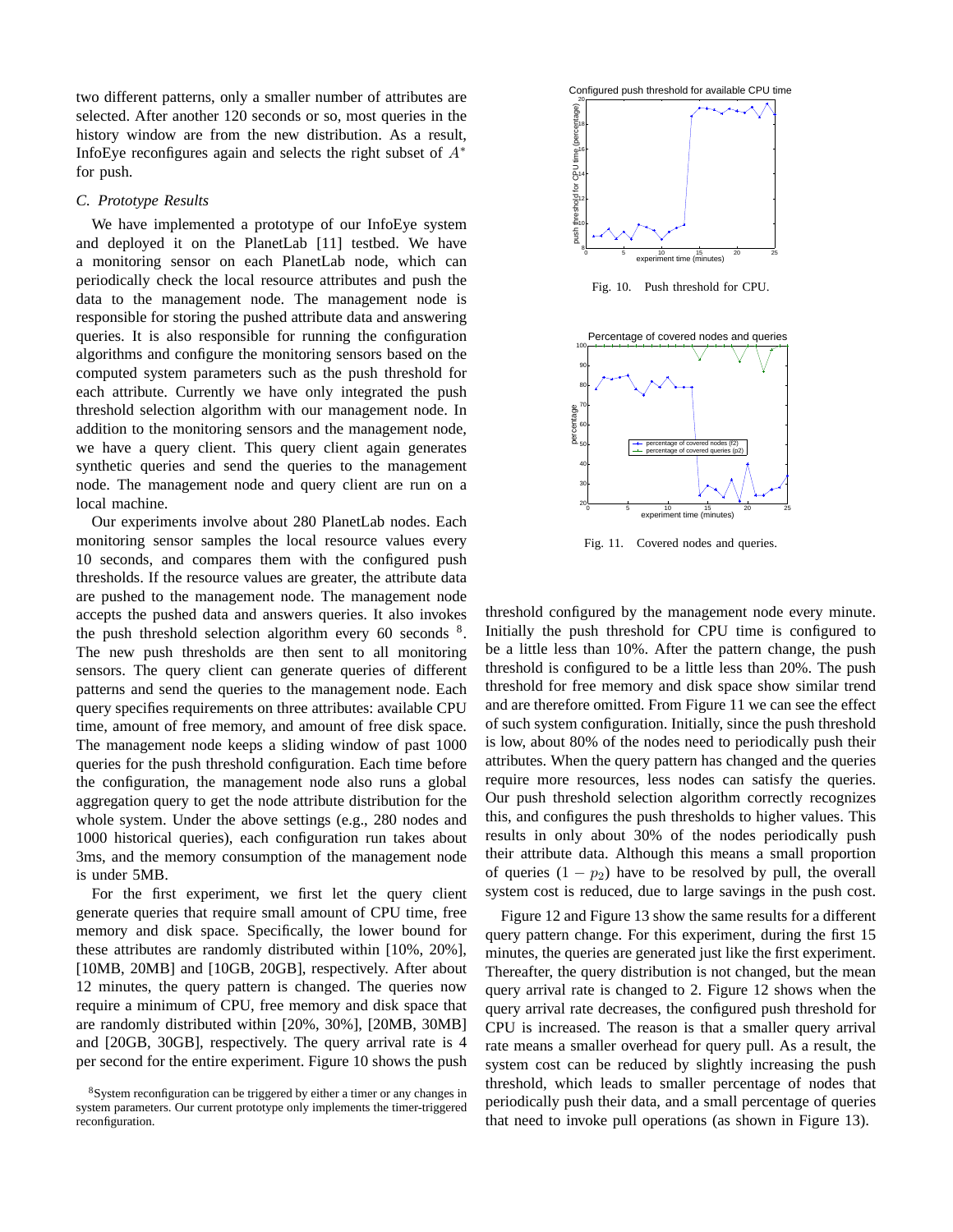

Fig. 13. Covered nodes and queries.

# V. RELATED WORK

Distributed information management is critical for any large-scale system management infrastructure. For example, both the CoMon PlanetLab monitoring service [1] and the Grid Monitoring/Discovery Service (MDS [5]) have proven extremely useful for their user communities. However, for practical purposes, both systems are statically configured. Every node pushes all attribute data to a central server at fixed intervals, even when the attribute data are unlikely to satisfy application queries.

Astrolabe [13] and SDIMS [15] are two representative scalable distributed information management systems. Both rely on hierarchical aggregation as a fundamental abstraction. Astrolabe maintains one aggregation tree and uses gossip protocols for data reconciliation. SDIMS is built on top of a distributed hashtable (DHT) and utilizes DHT routing to build multiple aggregation trees. Data aggregation allows these systems to achieve very good scalability. However, it also means the primary focus of these systems is aggregation queries such as MIN, MAX, and SUM. In contrast, InfoEye considers multi-attribute range queries that must be resolved using detailed information about individual nodes. Several systems such as Mercury [3], SWORD [10] and PIER [8] can support multi-attribute range queries. However, their focus is on how to resolve queries in different decentralized architectures. InfoEye is complementary to these systems in that it looks at a new design dimension. The idea of utilizing statistical query patterns can potentially be applied to different architectures.

Combining push and pull based information access has been

explored by some previous work in different contexts such as delivering dynamic web objects to clients [6] and collecting data in a sensor network [12]. Although the general idea of combining push and pull is not new, we should emphasize applying the idea to a specific environment requires non-trivial system analysis and design. In our case, it means identifying application query patterns and deriving the analytical model for total system cost, which makes it possible for adaptive push/pull configuration.

Wills et. al. [14] have considered the problem of adaptive resource information management. However, they assume an environment where multicast is used to disseminate information requests or updates, and the goal is to decide whether requests or updates should be multicast, based on the local observation of each node in the system. Thus it is also different from our system.

## VI. CONCLUSION

We have presented the design and evaluation of InfoEye, a novel model based, self-adaptive distributed information management system. The goal of InfoEye is to resolve multiattribute queries in large-scale dynamic distributed systems with minimum monitoring overhead. To achieve this goal, InfoEye maintains statistical information about both application queries and node attribute distributions, and dynamically configure itself to achieve minimum management overhead. Through extensive simulation studies, we show that InfoEye can achieve much lower management overhead than static solutions. More importantly, when the query pattern changes, InfoEye can quickly re-configure itself to adapt to the changes. We have also implemented a prototype of the InfoEye system and validated the feasibility and performance on a real network environment. A web based query interface is also provided at http://cairo.cs.uiuc.edu/monitoring/.

Our current InfoEye system can be seen as a first step to demonstrate the feasibility of adaptive information management. As ongoing work, we are considering applying the same idea to overlay link monitoring, which is important for many distributed networked applications.

#### **REFERENCES**

- [1] CoMon. http://comon.cs.princeton.edu/.
- [2] World Community Grid. *http://www.worldcommunitygrid.org*.
- [3] A. R. Bharambe, M. Agrawal, and S. Seshan. Mercury: Supporting scalable multi-attribute range queries. In *SIGCOMM 2004*, August 2004.
- [4] L. Breslau, P. Cao, L. Fan, G. Phillips, and S. Shenker. Web Caching and Zipf-like Distributions: Evidence and Implications. In *IEEE Infocom 1999*, 1999.
- [5] K. Czajkowski, S. Fitzgerald, I. Foster, and C. Kesselman. Grid information services for distributed resource sharing. In *The 10th IEEE Symposium on High Performance Distributed Computing (HPDC10)*, 2001.
- [6] P. Deolasee, A. Katkar, A. Panchbudhe, K. Ramamritham, and P. Shenoy. Adaptive push-pull: Disseminating dynamic web data. In *WWW10*, May 2001.
- [7] I. Foster, C. Kesselman, and S. Tuecke. The anatomy of the Grid: Enabling scalable virtual organizations. *International J. Supercomputer Applications*, 2001.
- [8] R. Huebsch, J. M. Hellerstein, N. Lanham, B. T. Loo, S. Shenker, and I. Stoica. Querying the internet with PIER. In *Proceedings of 29th VLDB Conference*, 2003.